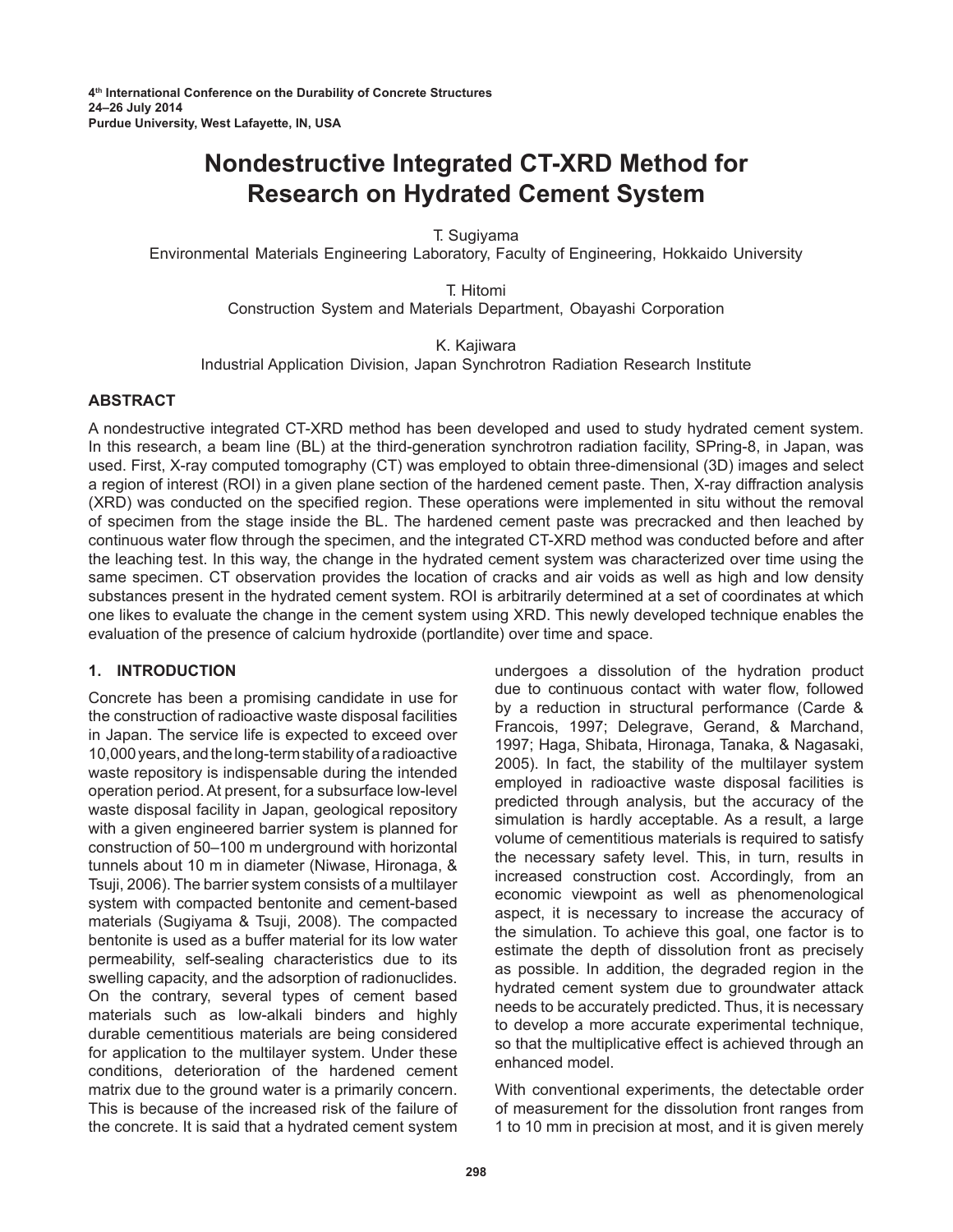in one dimension. In addition, although the use of electron probe X-ray micro-analyzer (EPMA) permits measurement on the order of 0.1 mm, chemical compounds cannot be identified – only the profile of atoms. Considering the slow kinetic process of hydrate leaching due to water attack, the period of experiment becomes lengthy, and this period is increased further when testing concrete with lower water to cement ratios. Another drawback with conventional techniques is the fact, that to measure the degrading region, the specimen must be destroyed each time during the experiment. This limits the ability to understand the change in hydrated cement system over longer periods.

# **2. BACKGROUND**

Our research group has developed a nondestructive technique to study the microstructure of hardened cement paste using X-ray CT at a synchrotron radiation facility, SPring-8, in Japan (Hitomi & Kataoka, 2011; Hitomi, Mita, Saito, & Takeda, 2004; Promentilla, Sugiyama, Hitomi, & Takeda, 2008, 2009; Sugiyama, Promentilla, Hitomi, & Takeda, 2010). A brief introduction of the primary research works is provided hereafter.

Promentilla et al. attempted to directly evaluate the pore structure-transport parameter from microtomographic images at a spatial resolution of 0.5 µm. Tortuosity, as being influenced by the 3D pore microgeometry, is an important physical quantity that was calculated with random walk simulation (RWS). They concluded that, without resorting to any assumption of pore geometry, the tortuosity associated with the percolated pore space seems to reflect the pore morphology that mainly controls the transport properties in cement pastes.

Sugiyama et al. investigated deteriorated mortars and cement pastes (w/c =  $0.5$ ) with CaO/SiO<sub>2</sub> molar ratio less than 2.0 using the leaching test. Nondestructive 3D imaging of the internal microstructure of the deteriorated cement matrix was performed. The microtomographic images successfully visualized increased pore space in the deteriorated cement matrices, with an effective porosity ranging from 0.31 to 0.38. In addition, the diffusion tortuosity in the pore space derived from the RWS was also evaluated as a pore structure-transport parameter. Indications suggest that the deterioration of a cement matrix due primarily to the dissolution of portlandite decreases the diffusion tortuosity to a single digit, meaning that the pore connectivity becomes larger at the submicron scale.

Hitomi et al. directly observed self-healing phenomena of a crack in OPC mortar. Compared with high-strength mortar (HSC), OPC exhibited self-healing in the crack as well as the formation of new cracks. On the contrary, the self-healing was limited, but the alteration of cement paste in the vicinity of the crack was observed for HSC. In addition, different crack geometry in highstrength mortar was found.

It is understood that pores or air voids and high/ low density substances are clearly segmented by the X-ray CT method (Bentz et al., 2000; Gallucci, Scrivener, Groso, Stampanoni, & Margaritondo, 2007; Landis & Nagy, 2000; Promentilla & Sugiyama, 2010). However, it may be said that, even using the X-ray CT in the synchrotron radiation facility SPring-8 in Japan, the distribution of a mineral in three dimensions is difficult to evaluate for a hydrated cement system. This limitation led to the motivation to develop a new method. The analysis of the linear attenuation coefficient in the histogram leaves room for further study to identify minerals. However, differences in the X-ray absorption characteristic of minerals present in a hydrated cement system are small, resulting in lowered contrast in a CT image. A crystalline mineral is formed with different crystal structures resulting in different diffraction spectra. In this method, the authors saw the advantage of X-ray diffraction technique and proposed to couple CT and XRD measurements. Then, we started the development of a nondestructive integrated CT-XRD method.

## **3. NONDESTRUCTIVE INTEGRATED CT-XRD METHOD**

The nondestructive INTEGRATED CT-XRD method has been developed at BL28B2, in the synchrotron radiation facility, SPring-8, in Japan (Hitomi, Kajiwara, & Sugiyama 2013; Ikeda, Sugiyama, Hitomi, & Kajiwara, 2013; Kajiwara, Hitomi, & Sugiyama, 2013). The specified beam line (BL) employs white X-ray diffraction, which is one of the unique features of this method. A white X-ray covers a wide range of wave length zone. Therefore, with white X-ray as the incident X-ray a diffraction spectrum is obtained without scanning the angles of a detector and sample. In this way, so-called energy dispersive X-ray diffraction measurement can be conducted using white X-ray.

The procedure for the measurement of the nondestructive integrated CT-XRD method is shown in Figure 1. A sample sits on the stage in the BL hutch. First, CT measurement is carried out followed by reconstruction to obtain microtomographic images. Then, the region of interest (ROI) in a given crosssection of the sample is determined. Finally, XRD is measured targeting the ROI.

A schematic illustration of the nondestructive integrated CT-XRD method is shown in Figure 2.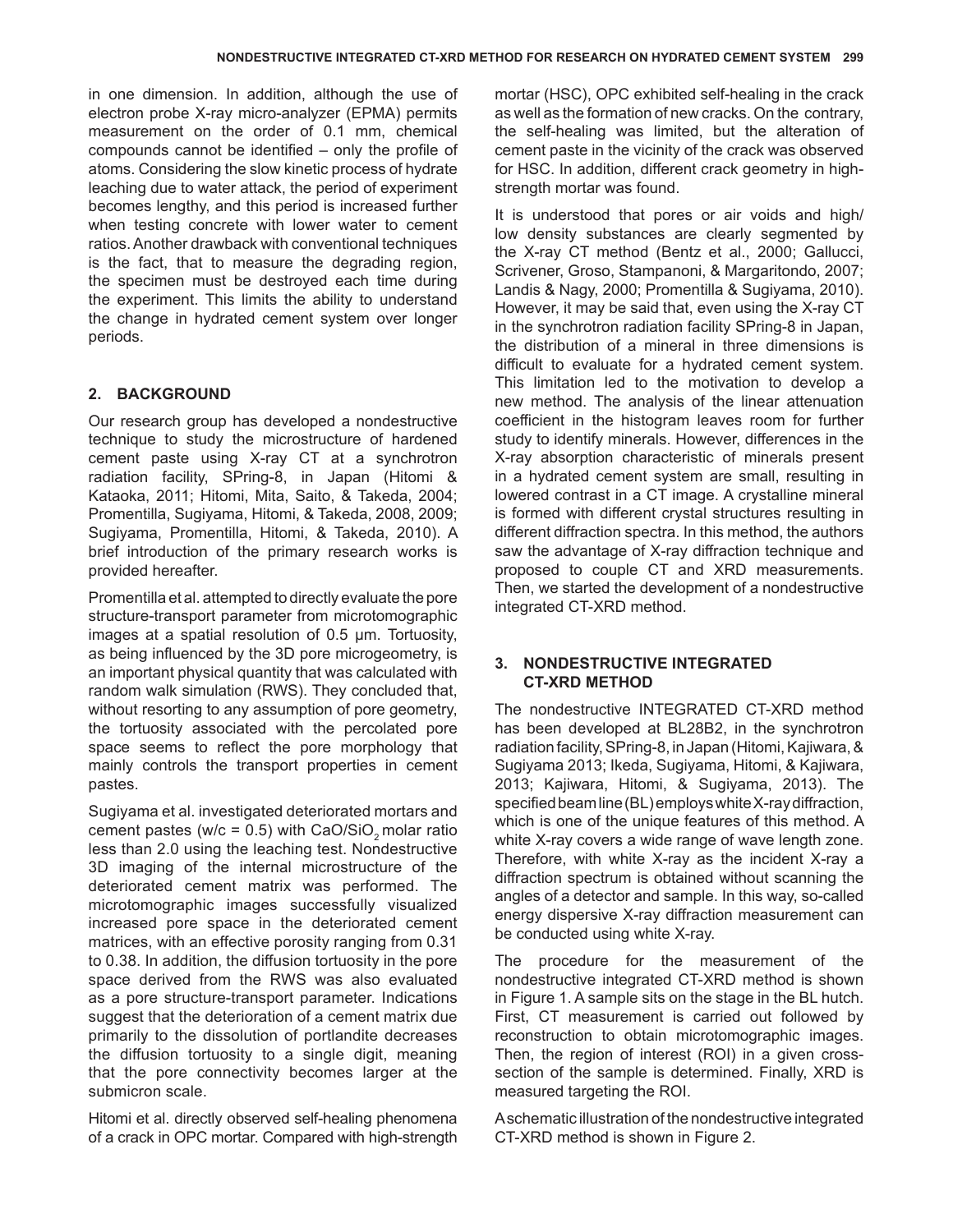

Figure 1. Flowchart of nondestructive integrated CT-XRD method.



**Figure 2.** Schematic of the system for nondestructive Integrated CT-XRD method (Kajiwara et al., 2013; Kajiwara, Hitomi, Sugiyama, & Sato, 2014).

## **3.1 X-ray CT**

Synchrotron white X-ray is applied to a hardened cement paste, and X-ray that transits the sample is outputted to a silicon monocrystal located in the downstream position. Through the silicon monocrystal, the X-ray with a characteristic X-ray energy is diffracted (monochromatic) and captured by X-ray camera. The reason why the X-ray monochromatic extracted from the white X-ray is used for this CT measurement is for the enhancement of image contrast. In addition, it is intended that the extraction of the monochromatic is made in the downstream position, so that there is no need to change the relative position of the incident X-ray to the sample. In this way, the coordinate system in between CT measurement and XRD measurement is unified. The sample sits on the revolving stage and X-ray is applied during rotation of the sample. Transmission images of X-ray with different angles are obtained, followed by image reconstruction with back projection procedure. By observing the reconstructed image in three dimensions, the region of interest (ROI) can be determined for the XRD measurement.

## **3.2 X-ray diffraction**

X-ray diffraction spectrum is measured in the ROI. To extract the signal of the X-ray diffraction only in the ROI, various slits are used (see Figure 2). A slit in the upstream position (S1) and two slits in the downstream position (S2 and S3) are designated so as to obtain only signals of X-ray diffraction in a given space, called the gauge volume. The gauge volume must fit to the ROI. This is easily accomplished by the arrangement of the automatic stage because the coordinate system from the CT measurement corresponds to that in the XRD. Detector is used with a solid-state detector. Slits S2 and S3 and the detector are all in position on the arm of the detector tube. The angle of the arm  $(2\theta)$ 

that corresponds to the twice of the diffraction angle  $(\theta)$  is fixed at 20 $^{\circ}$  during the measurement. Through the detector, the relationship of X-ray energy and the intensity of the diffracted X-ray is obtained. One may accustom to the relationship between the diffraction angle and the intensity of the X-ray obtained from a laboratory XRD machine with specified wavelength. This is converted using the relationship between X-ray energy and wavelength integrated with the Bragg equation, given below:

#### 2d  $sin\theta = n\lambda$ ,

where *d* is the spacing between the planes, *λ* is the wavelength of the incident wave, *n* is a natural number and equal to 1, and *θ* is the angle between the incident ray and the scattering planes.

# **4. EXPERIMENT**

## **4.1 Sample preparation**

Hardened cement paste was studied. For the binder, only ordinary Portland cement (OPC) was used. The water to cement ratio was 0.5. A steel mold with 40 mm  $\times$  40 mm  $\times$  160 mm in size was used. After removal of the mold within 24 h, the cement paste was cured in water for a period of 52 days. Then it was cut so as to obtain a cylinder-shaped specimen about 5 mm in diameter and 5 mm in the length. Aluminum tape was used to cover the cylinder and to attach plastic tubes at both ends. Next, a crack was induced by splitting the specimen. Later, water was supplied to the specimen through the tubes for carrying out the leaching test.

## **4.2 Measurements**

The setup of the instruments and specimen is shown in Figure 3. The specimen was fixed on an aluminum pedestal on the precision revolving stage. The extracted energy of X-ray for CT measurement was 25 keV. About 900 projection views were obtained with an exposure time of 0.15 s. One pixel size was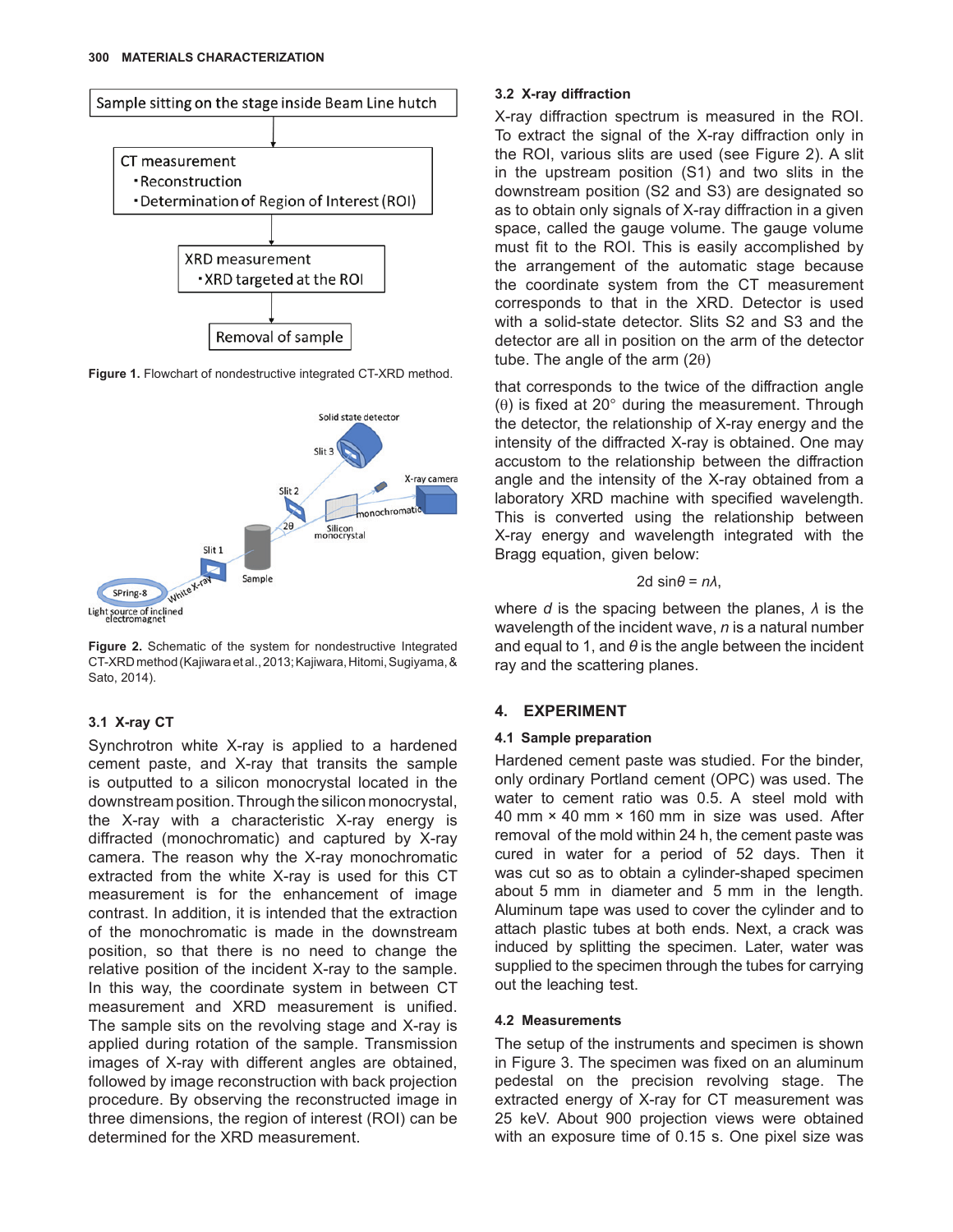0.0074 mm, and the number of pixels was 735 pixels. The overall field of view was about 5 mm.



**Figure 3.** Picture of the system around the specimen in BL28B2, SPring-8.

The beam size was 0.05 mm in width and 0.15 mm in height. The angle of diffraction  $(\theta)$  was fixed at 10°. The preset time was 300s. During measurement, the stage was rotated, so that the diffraction signal could be adequately obtained by the increased crystal grain. By doing so, the average diffraction chart was determined, characterizing the crystal grain present in the observation region.

#### **4.3 Leaching test**

As shown in Figure 4, the leaching test was carried out for cracked cement paste. A tubing pump with a microtube 2 mm in inner diameter was used. Pure water was used, and the flow rate was a constant 50 cc/h. For the first week, the discharged water was collected to measure the calcium concentration. It was confirmed that the concentration of calcium ions increased in the first few days and then leveled off later. From the second week, water was circulated using a tank of 30 L in volume via the tube pump.



**Figure 4.** Water flow in cracked specimen during first week.

The procedure of the measurement by nondestructive integrated CT-XRD method and the dissolution of the hydrated cement system during the leaching test is shown in Figure 5.



**Figure 5.** Flowchart of measurements.

## **5. RESULTS AND DISCUSSION**

### **5.1 Microtomographic image**

Figure 6 shows a microtomographic image of the cracked specimen before the leaching test. The crosssection is located 1.67 mm from the top surface of the specimen. This image is represented using gray scale value (GSV), where lower density substances exhibit lower GSV. Accordingly, the cracks appear as black, whereas solid regions appear as gray. The small white spots are unhydrated cement grains, which remain due to the cement paste's relatively higher density.



**Figure 6.** X-ray CT image (first). The markers indicate the position of the XRD measurements (circle: 50L1, triangle: 50L2). The solid white line is the location of the line profile of CT values.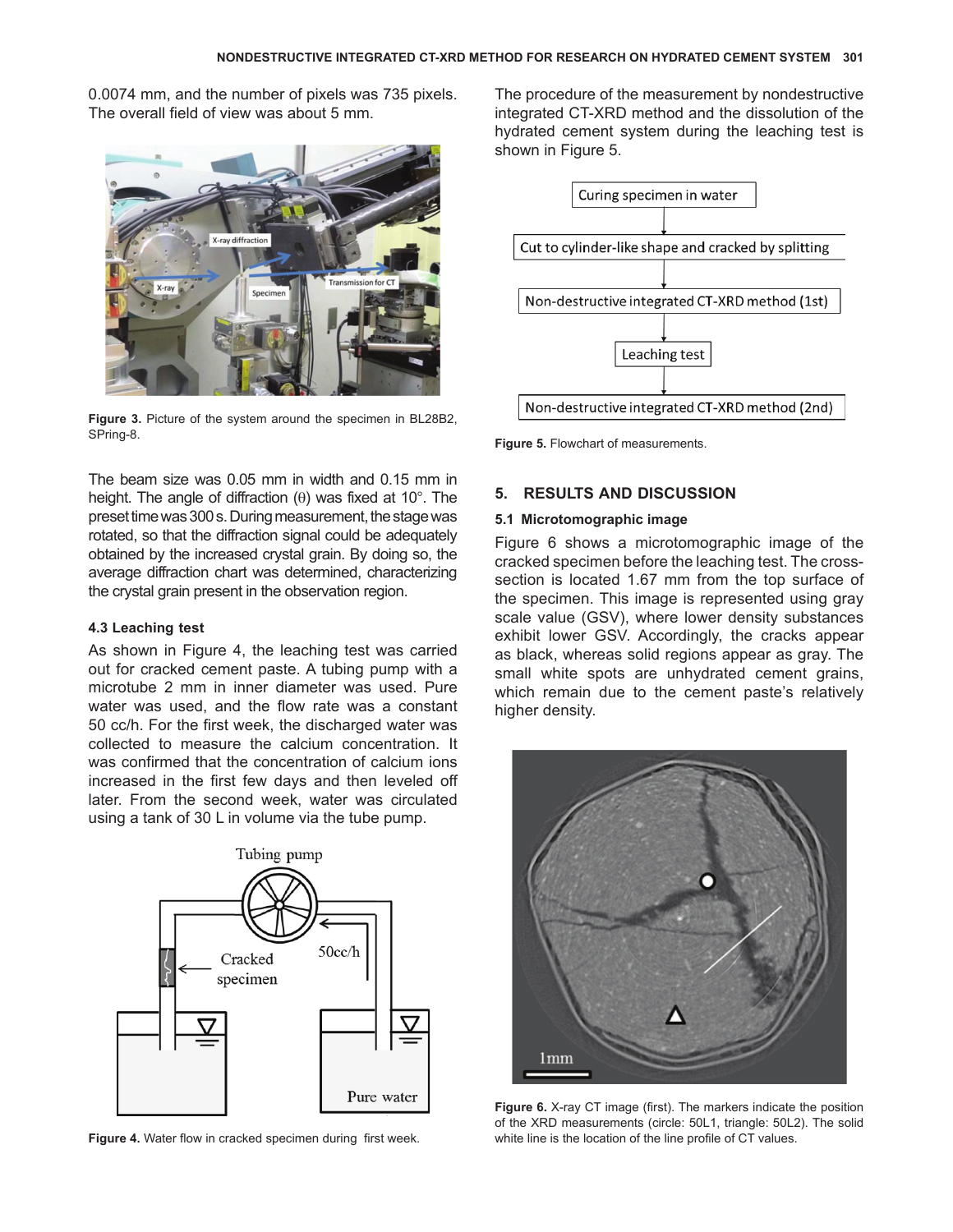Multiple cracks were formed in the specimen despite the splitting action. This resulted from the angular shape of the cross-section and an eccentric stress induced in the specimen. Nevertheless, the microtomographic image shows clearly the cracks. By observing the image, two regions of interests were selected for XRD measurement. These are indicated with a circle and a triangle in Figure 6. One is in the vicinity of the crack intersection where two primary cracks intersect  $(50L1:$  The other one is in the matrix a bit far from the crack edge  $(50L2:\Delta)$ .

Figure 7 compares the line profiles of CT values before and after the leaching tests. The location from where the profile was taken is shown in Figure 6 (white straight line). Two distinct regions appeared in both line profiles, for example, high and low GSV. It is considered that lower GSV areas represent the crack. Then, assuming that the crack edge corresponds to the sudden drop in the GSV profile in Figure 7, one can estimate the crack width. In this way, the crack width is estimated as 0.22 and 0.62 mm for before and after the leaching test, respectively. This means that the crack opening became wider due to leaching. In addition, it is considered that higher GSV represents the solid phase. Before the leaching test, the GSV is higher than 150; however, the corresponding solid region has a slightly lower GSV afterwards. It can be said that even in solid regions, the density was reduced due to dissolution of the hydrated cement system.



**Figure 7.** Results of line profiles of CT values.

#### **5.2 Diffraction spectrum**

Diffraction spectrums before and after the leaching test are shown in Figure 8. They were measured at two locations (50L1 and 50L2) as shown in the microtomographic image in Figure 6. It is noted that the diffraction spectrums

after leaching test are also measured at corresponding coordinates in the microtomographic image. One of the primary hydration products from the reaction of  $\mathsf{C}_3\mathsf{S}$  and  $C_2$ S with  $H_2O$  is calcium hydroxide. Thus, in Figure 8, the diffraction angles of portlandite are also provided as portlandite-ICSD. These data are taken from the Inorganic Crystal Structure Database (ICSD).



**Figure 8.** Diffraction spectrums: top figure shows the results in 50L1. Bottom figure shows the results in 50L2.

In both locations 50L1 and 50L2, the diffraction spectrums before leaching test exhibit distinct peaks at the given angles, which correspond to portlandite-ICSD. This means that the calcium hydroxide is present at both locations. On the contrary, the distinct peaks in the diffraction spectrums are hardly manifested after the leaching test. Therefore, the dissolution of calcium hydroxide occurred due to continuous water flow through the specimen. Cracks are normally considered to be a main passage for the penetration of water, resulting in more severe dissolution in nearby regions. In this research, calcium hydroxide was dissolved even in cement matrix (50L2) far from the crack. Therefore, the flow rate of 50 cc/s was severe enough to cause leaching across the entire specimen section.

The leaching behavior can make the hydrated matrix porous. This effect may be further studied using the diffraction spectrums in near future.

#### **6. CONCLUSIONS**

This article covers the introduction of the nondestructive integrated CT-XRD method, which was proposed as a new evaluation technique. To clarify its capability for